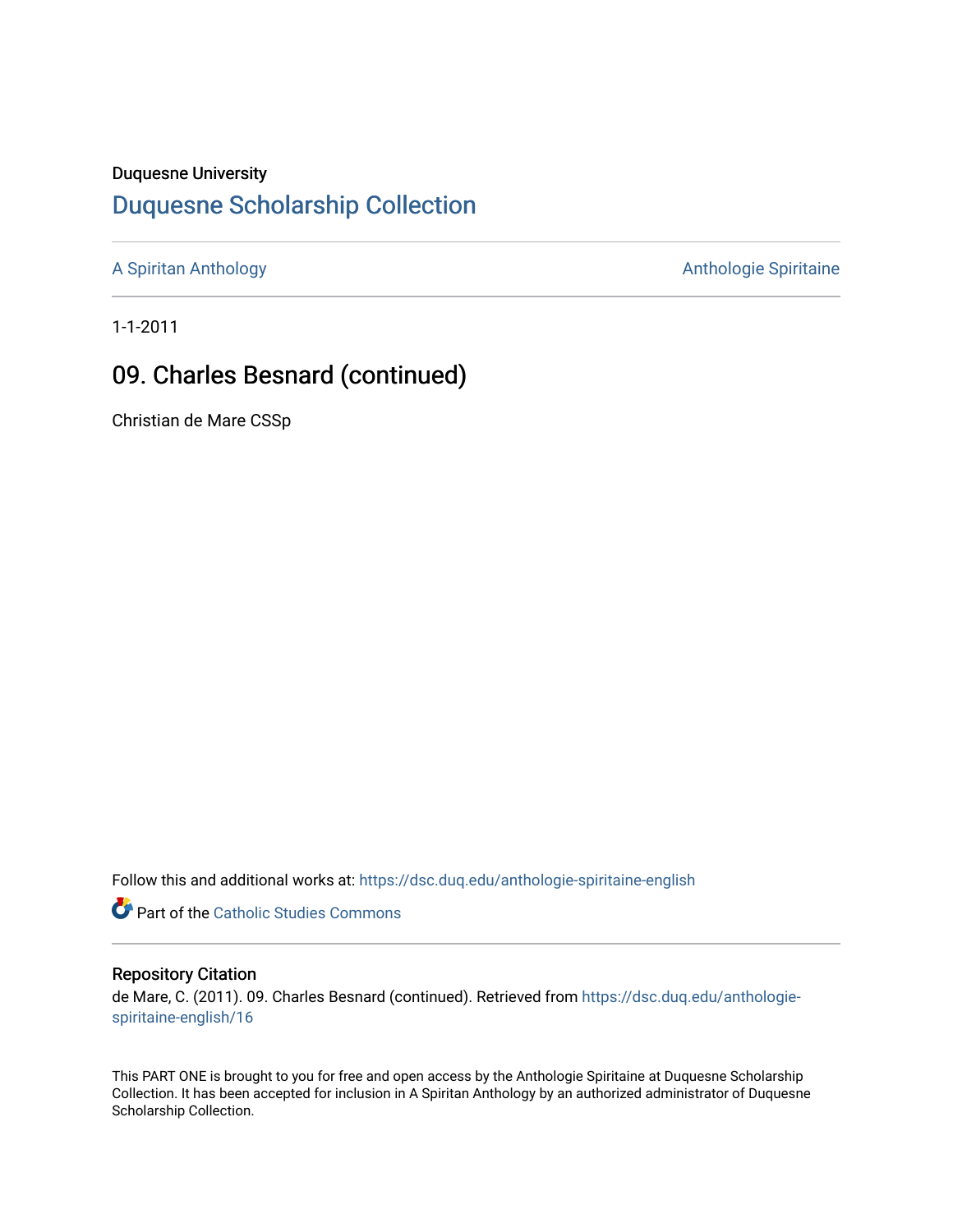

,

*(1hese retreat notes, like those of his retreat in 1701, come to an end with a question. l1is director WQI' able to help him to draw conclusions from this joumey in search 0/ the truth. Relying entirely on the love of God. Claude would jiJl/ow up the work he had started, but sharing the re.17)(msibilitv with others, It was the beginning 0/ a smal/ community ol./ormators. the "Society o/the l10ly Spirit", dedicated to the large commanity of "poor scholars" known as the "Seminary a/the l10ly Spirit* ")

### - 9-

## Charles Besnard (continued)

While Monsieur des Places<sup>1</sup> gave himself entirely to the demands of his embryonic community and exhausted himself by austere mortifications, he suffered an attack of pleurisy that was accompanied by a violent *fever* and a painful tenesmus, which for four days caused him atrocious sufferings. But not one word of complaint, and still less of impatience, escaped his lips. One could only tell that his pain was growing by the fact that his prayers of resignation became more frequent. His *very* exhaustion seemed to *give* him new strength as he repeated continually the prayer of King David: *"How lovely is your dwelling-place, Lord of Hosts!* My *soul yearns and pines for the courts of the Lord"* Psalm 84: 2-3). As soon as it was known in Paris that he was seriously ill, a great number of people known for their holiness came to see him. (...) He *eventually* received the last sacraments and then quietly

*e*) The vital importance of prayer, the Eucharist and the sustained thought *oj God as ojtcn as possible. For Claude, we cannot really love God without frequently averting to his presence and his love.* 

 $<sup>1</sup>$  As a result of sharing his responsibilities, Poullart was able to complete his</sup> theological studies. He was ordained sub-deacon on  $18<sup>th</sup>$  December. 1706. deacon on 19<sup>th</sup> March, 1707 and priest 17<sup>th</sup> December, 1707.